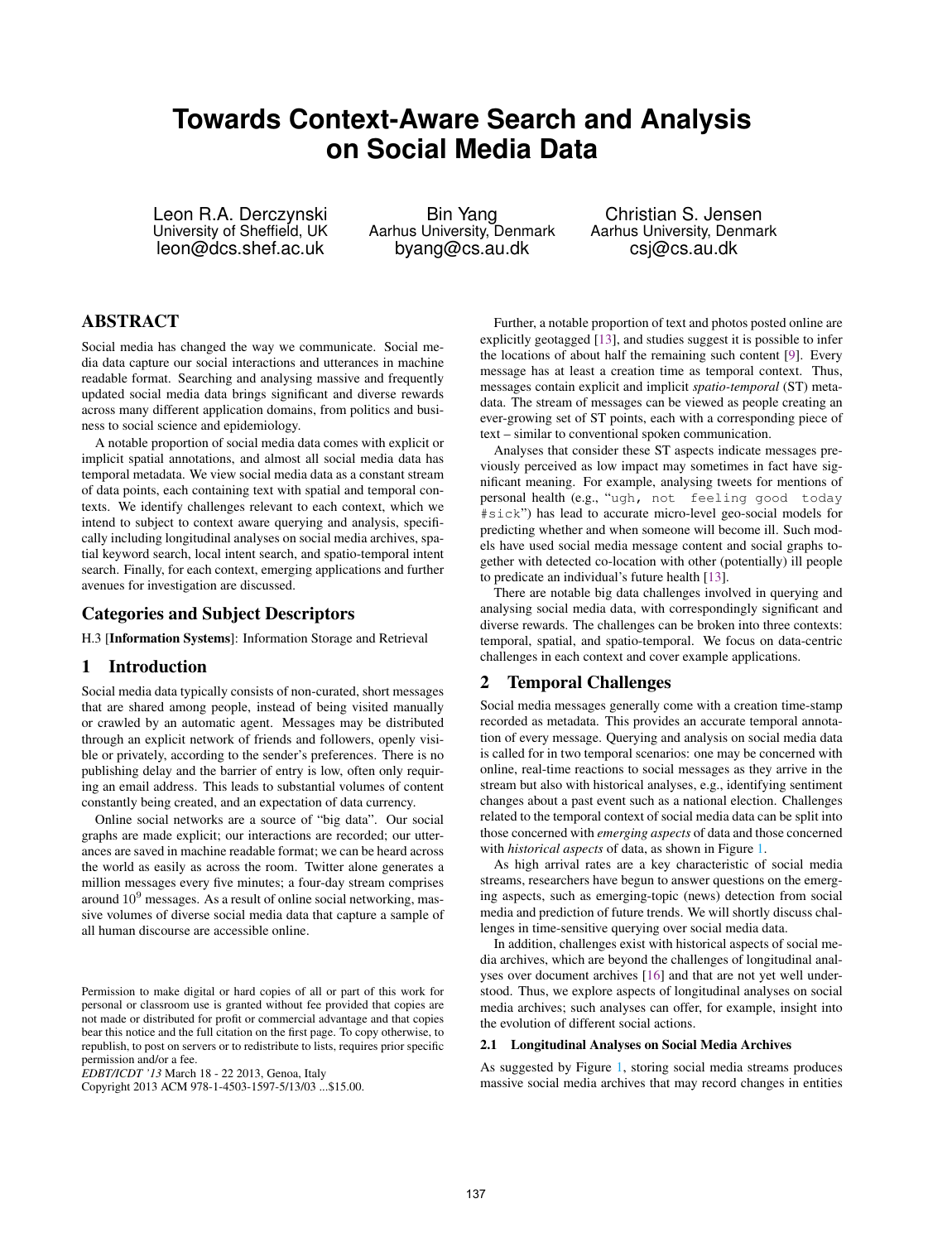

Figure 1: Emerging and historical aspects of social media data.

and relations between them. Longitudinal analyses on people's social graphs can reveal the evolution of social relationships, which helps better understand social behaviours and predict social relationships. Focused on specific events, longitudinal analyses on social media data reveal discourses around events, e.g., opinion swings during election campaigns or riots. Not all messages are of interest at the time they arrive. However, after a high-impact event such as a revolution or market crash, demand emerges for retrospective analyses of sentiment-significant social data [11] leading up to the event.

Further, correlating the results of longitudinal analyses on social media with other data may yield new insight. Micro-blog reports can act as a sampling of real-world activity. Time series analyses on tweets provide advance information on market behaviour [20]. As a concrete example, it happens that the West Nile Virus affects certain types of birds. Thus increased deaths in these birds often precede outbreaks among humans. In this case, analysing historical reports of dead crows from social media can yield a model for predicting virus outbreaks [15] (see Figure 2).



Figure 2: Crow death reports in social media precede incidences of West Nile Virus in humans.

Businesses can also benefit from longitudinal analyses. For example, a shop may retrieve and analyse historical reviews from social media in order to judge responses to advertising campaigns or to improve services.

Such analyses typically operate on large social media archives. The massive data volumes call for scalable analysis techniques. First, scalable temporal indexing is required. Tree-based indexing methods may not be the first choice, as tree structures are nontrivial to distribute among computing nodes [3]. Adaptive and multi-resolution grids may be more suitable, as they can be more easily distributed among nodes. Next, secondary indexing is typically useful, as after obtaining data covering a pertinent temporal extent, other data attributes need to be processed in an efficient way. For example, social graphs in a particular temporal range need to be formulated based on, e.g., reply-relationships of tweets using secondary indexing. The benefits of coupling or decoupling temporal indexing and secondary indexing remain to be understood.

## 2.2 Time-Sensitive Indexing

Longitudinal analyses rely on static information (e.g., indexing and searching a static social media archive) as opposed to dealing with streaming data. The information required to rank documents within given temporal bounds depends on the size and "position" of the temporal window between the bounds. This means that for textbased retrieval, indices must support time-sensitive TF and IDF measurement over temporal cross-sections of varying size [16]. On top of this, systems also need to support time-sensitive querying, and real-time analysis demands they support real-time message indexing. To manage this, indices must support high-frequency document creation, instead of offline indexing of snapshots. The demands for high-velocity document indexing are considerable: for example, some 2012 olympic events were commented on at a rate of 38 000 tweets per minute.<sup>1</sup> This gives the temporal dimension of social media message collections a high density. Unlike web page archives, social media messages are not intrinsically grouped into per-day clusters, but have per-second timestamps, and do not come in small discrete bursts followed by gaps, but rather are generated constantly and at a high rate. How to effectively manage and retrieve data with different temporal context criteria and such high density is a considerable challenge.

As social media has advantages in reporting current and recent data, indexing must be capable of supporting high-quality results from newly received data; there is little opportunity to sacrifice accuracy for efficiency, especially in systems that support the detection of emerging events. Ensuring result accuracy under such adverse conditions is a tough challenge.

## 3 Spatial Challenges

We are witnessing a proliferation of mobile web users and geopositioning capabilities, which significantly changes the nature of web search. It is reported that 20% of all Google searches and 53% of mobile searches on Bing have local intent.<sup>2</sup> Although temporal metadata is explicit (timestamps), spatial metadata can be more difficult to acquire [9]. The explicit and implicit spatial contexts in social media messages provide a unique setting for spatial search; importantly, they also bring opportunities to improve the quality of search results. Here, we discuss how social media can influence and benefit two different types of spatial search, *spatial keyword search* and *local intent search*, and how systems can be developed to support these. An outline is given in Figure 3.

This section discusses the application of existing spatial search techniques within a novel environment. We touch upon topics covered in earlier work by the authors and others. Reference [2] offers an overview of the field and contains references to additional work.

#### 3.1 Spatial Keyword Search

Spatial web objects are prevalent on the web. For example, the web page of a restaurant is a spatial web object where a street address

<sup>1</sup> <http://blog.twitter.com/2012/08/onlyontwitter-road-to-gold.html> <sup>2</sup>[http://searchengineland.com/microsoft-53-percent-of-mobile](http://searchengineland.com/microsoft-53-percent-of-mobile-searches-have-local-intent-55556)[searches-have-local-intent-55556](http://searchengineland.com/microsoft-53-percent-of-mobile-searches-have-local-intent-55556)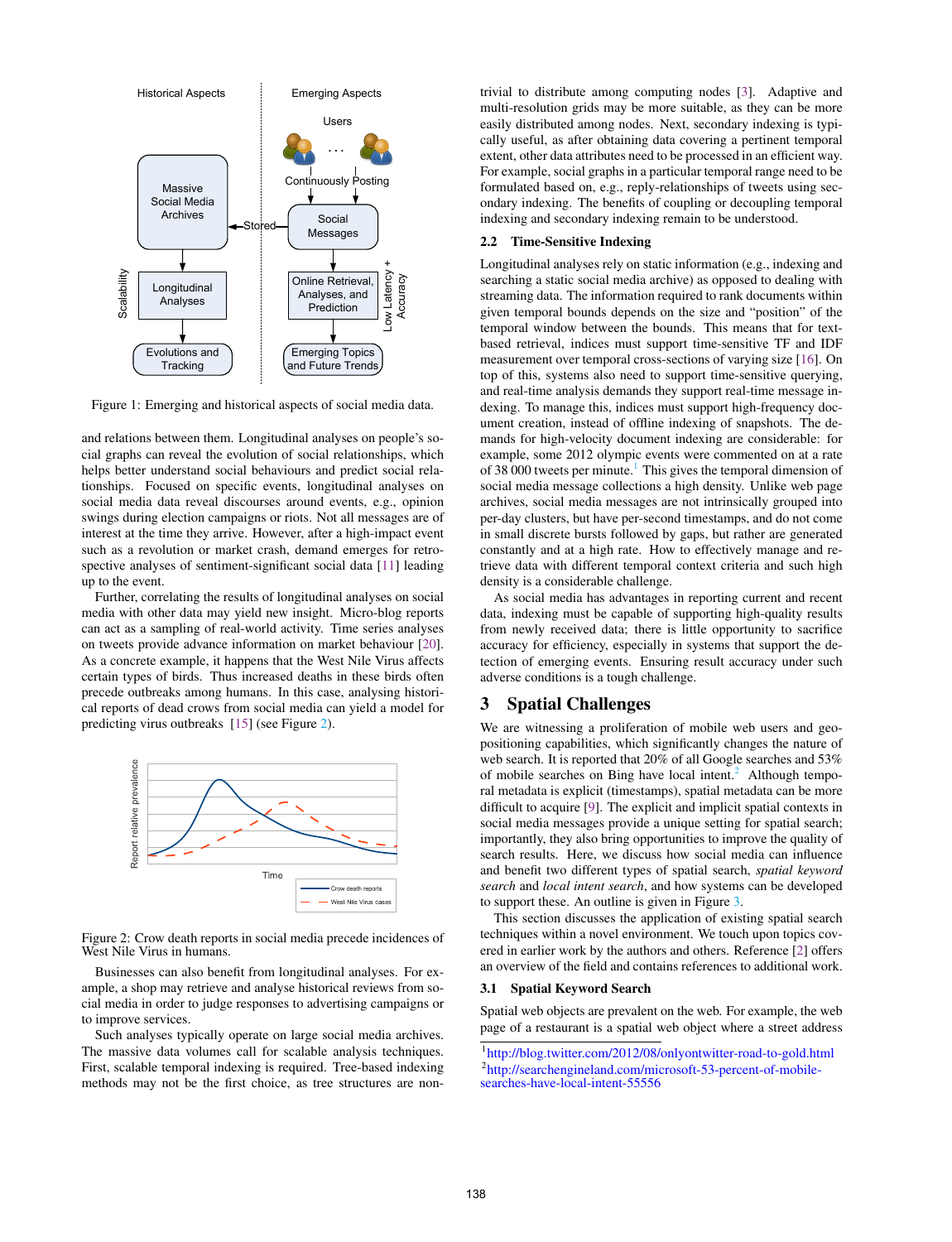

Figure 3: Processing spatial aspects of social media data.

encodes the object's location and the menus provided by the restaurant are the object's text. Using a ranking function, result objects are ordered according to spatial proximity to a query location and textual similarity to query keywords. This way, objects matching both spatial and textual arguments in a query can be identified.

More specifically, a spatial keyword query  $Q_{SK} = (\lambda, \psi)$  takes an explicit, typically precise, location  $\lambda$  along with keywords  $\psi$ , and returns a ranked list of spatial web objects with high spatial proximity and textual relevance to the query. The content that is queried is a set of *spatial web objects*  $O$ , where each object  $o \in O$ has a pair of attributes  $o = (\lambda, \psi)$ , where  $\lambda$  encodes an accurate location and  $\psi$  is a text value [2].

Social media messages are spatial web objects. Considerable amounts of social media content has a qualitative (e.g. textual) or quantitative (e.g. GPS) reporting location. It is reported that some 25% of tweets from mobile devices are accompanied by GPS coordinates, $3$  and typically, the most active authors are also those who report their locations [13]. The text contained in messages may also contain spatial references (e.g., "Amazing rainbow at the ARoS museum."). Further, alternative information sources obtained from social media can approximate the reporting location, e.g., author profiles [7] and social graph-based inference from friends [9]. Thus, social media provides large corpora for spatial keyword search, with a new form of spatial web objects. Meanwhile, social media also brings several challenges to existing techniques for spatial keyword searches, detailed below.

For example, imagine someone is planning a night out. They search for "*good bar in north copenhagen*", and their phone provides GPS coordinates. The search's origin is shown as a black dot in Figure 4. Social messages with GPS positions are shown in Table 1, from which a ranking can be produced. In the table, spatial similarity is given by function *loca* and textual similarity by text.

| $\overline{O}$ | Microblog text                             | toca         | text |
|----------------|--------------------------------------------|--------------|------|
| $\mathbf{A}$   | So drunk last night at @BarSyv             | $\mathbf{0}$ | 0.6  |
| В              | Out shoe shopping!!! #louboutintime        | 0.9          | 0.0  |
| C              | Who pays \$9 for a beer?!                  | 0.6          | 0.5  |
| D              | wow found cph's greatest cocktail bar lol  | 0.1          | 1.0  |
| E              | Traffic. Traffic everywhere. Need a drink. | 0.4          | 0.2  |

Table 1: Sample results for five ST-located messages given the query "*good bar in north copenhagen*".

## 3.2 Rankings

Ranking functions in spatial keyword search combine spatial proximity and textual relevancy between queries and spatial web ob-



Figure 4: Sample spatial search results for "*good bar in north copenhagen*". The dot is the query location for spatial keyword search, and the semi-ellipse region is the inferred relevant region for local intent search. A-E are messages (with GPS coordinates) considered for ranking.

jects [2]. For example, a ranking function may integrate location proximity and textual similarity in a weighted sum manner as shown in Equation 1.

$$
rank = \alpha \cdot loca + (1 - \alpha) \cdot text,\tag{1}
$$

where a parameter  $\alpha$  balances the relative importance of spatial proximity and text relevance.

As diverse locations exist in social media, rankings, especially the spatial proximity part, on social media is different from existing ones. Uncertain locations render rankings according to spatial proximity uncertain. Thus, probabilistic top-k and skyline functionality may be called for.

#### 3.3 Huge Size and High Update Rates

Existing spatial keyword queries normally work on a static or infrequently updated set of spatial web objects, e.g., a collection of crawled web pages containing various *points-of-interest* (POIs – e.g., hotels, restaurants) [2]. In contrast, social media is streaming data, and new messages appear rapidly, which results in massive volumes of dynamic spatial web objects.

The streaming characteristic of social media introduces two novel types of continuous spatial keyword queries that we propose here: *Static Continuous Spatial-Keyword Queries (SCSKQ)* and *Moving Continuous Spatial-Keyword Queries (MCSKQ)*. Such queries are registered once and then logically run continuously over the set of spatial web objects, in contrast to traditional one-time queries.

In an SCSKQ, the location argument is fixed, e.g., a query issued by a user who is sitting in an office. The continuous aspect of SCSKQ is from the streaming spatial web objects (e.g., the social messages). As new messages arrive,  $Q_{SCSKQ}$  maintains an up-todate result containing spatial web objects that are relevant w.r.t. the location and text arguments.

In contrast, the location argument  $Q_{MCSKQ}$ .  $\lambda$  in an MCSKQ is moving, e.g., a query issued by a user who is traveling on a bus. Thus, the continuous aspect of MCSKQ is due to both the streaming spatial web objects and the moving query locations. A  $Q_{MCSKQ}$  keeps updating its result as the query location changes and as new messages arrive. Both SCSKQ and MCSKQ differ from the continuous queries discussed in the literature [18], where the continuous aspect is only due to the moving query locations, while the spatial web objects remain static.

The huge data volumes and the high update frequencies of social messages require that the technology supporting continuous spatial keyword queries must be scalable and capable of handling rapid changes. This motivates a rethinking of current techniques, such

<sup>&</sup>lt;sup>3</sup>From observations of a 24-hour sample of the Twitter "garden hose" feed; see also [an animated visualisation of this sample.](http://www.youtube.com/watch?v=x_Emzfw4xeY)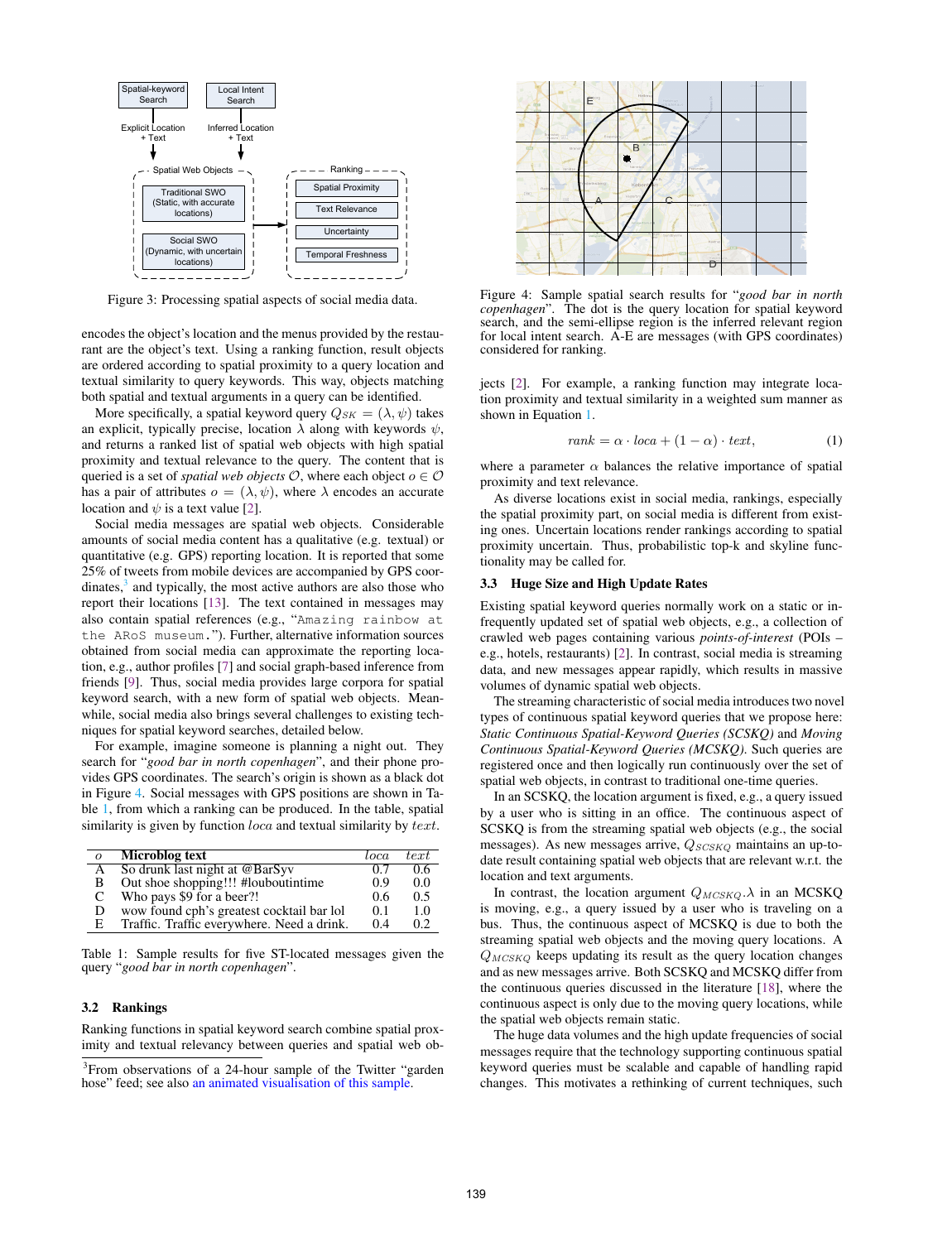as IR-trees [17]. Multi-level indexing should be considered, where main-memory indexing, which is able to exploit the parallel computation capabilities provided by modern computing hardware [14], is used on content with high update rates, while disk based indexing is exploited for static data.

#### 3.4 Location Diversity

Locations appearing in social media are diverse, ranging from quantitative GPS coordinates to qualitative text mentions (e.g., "ARoS Museum"), from points to regions (e.g., the campus of Aarhus University), and from precise locations to uncertain locations (e.g., those obtained by some inference). Moreover, a social media message may be associated with more than one location, each of which may be in various formats and which may even be conflicting.

Location mentions in short social messages are of varying reliability [7]. Aside from the linguistic challenges in location extraction and disambiguation in a novel domain, there is a requirement to manage the resultant location uncertainty. While some message locations are given with GPS coordinates, others may be presented with only region-level descriptions (e.g., "Swiss canton of Vaud").

Spatial search is non-trivial in the imprecise social media setting. One cannot always confidently disambiguate terse place names; a USA-based message claiming to be from the city of Reading can be from at least four locations, for example. This creates ambiguity. It may only be possible to say the location refers to Reading, OH with 90% certainty and Reading, PA with 10% certainty.

For these reasons, when retrieving messages based on a given query location  $Q_{SK}$ .  $\lambda$  and the location  $\rho$ .  $\lambda$  of the message considered for result inclusion, location uncertainty needs to be handled. Different confidence values may be assigned to the same objects by different linguistic processing methods, which can be used as weights in result ranking. Locations may be given as large regions with high confidence, as well as sub-regions with reduced confidence. Human assistance, possibly gathered through implicit feedback, may be used to reduce uncertainty in some cases.

Location diversity from social media poses challenges to spatial keyword search and introduces novel types of functionality. For example, uncertain locations and multiple locations yield uncertain spatial web objects and thus may call for probabilistic spatial keyword search.

For example, given the query text "*wine bars*" from a mobile device that has a GPS location in Columbus, OH, the following results could all be considered.

- 1. A check-in at "*Bob's Wine Bar*", from a user with country "*USA*" and location "*Reading*";
- 2. A picture that has the caption "*Great wines here*", with EXIF data containing geo-coordinates close to the query location;
- 3. A message with no explicit location information, but containing the phrase "*Ohio's best wine bars*";
- 4. A link to a page titled "*Wine bars of the midwest*" embedded in a message originating in a neighbouring state.

The ranking function needs to accommodate certainty and proximity, as well as point- and region-based locations.

Existing approaches for answering spatial keyword queries typically assume that each spatial web object has an accurate and single point location, making them unable to contend with queries on spatial web objects with diverse (especially uncertain) locations. A general indexing and query processing framework that can contend with diverse locations and multiple search types is desirable.

#### 3.5 Inferring Query Regions

A spatial keyword query may lack an explicit location parameter. Such queries rely instead on a region of interest being inferred from



Figure 5: Maximum commute distance according to transport mode for a major Nordic city [6].

#### the query text.

Re-using the previous example, consider a query for "*good bar in north copenhagen*" without GPS coordinates. To provide results for the query, a region of interest is first inferred from query text, in this case from "*north copenhagen*". Spatial usage of the preposition "*in*" distinguishes the location from the remaining text, so "good bar" is the non-spatial part of the query text. The region of interest is modelled by a semi-ellipse as shown in Figure 4. This region can then be used for selecting candidate content and ranking results [2].

Information about the movements of people and the locations they visit, obtained from analysing spatial contexts of social media data, informs solutions determining regions of interest. Specifically, travel patterns, willingness to travel, and people's movement radii are very useful for inferring regions of interest.

#### 3.6 Travel Behaviour

Capturing travel behaviour permits generalisations about how people move and can help establish the region of relevance for a particular location. Spatial data in social media gives easy access to travel behaviour information, via explicit or inferred user locations. This can show what kinds of locations people visit and can help build models of personal travel behaviour. Such models inform three search modes. First, region-based retrieval is possible, to answer queries about behaviour in a specific region. Second, personalised query results can be improved, by e.g. emphasising results for locations near the user's daily commute. Finally, queries for POIs can be improved. For example, a query for "*cheap pizza*" may have a range of at most 2km; whereas "*recent festivals*" may have a wider range, perhaps within the same state or country.

## 3.7 Willingness to Travel

Knowing where and why people move and the regions that they tend to exist within can inform local intent search. Location information from social media messages, as well as message content, can reveal how likely an individual is to make certain journeys. Knowing an individual's maximum travel distance can bias POI inclusion. The willingness of a person to travel may be taskdependent; a user may not care about a coffee shop 5 kilometers away, even if rated higher than one near their office, but they might happily travel 20 kilometers to a furniture shop. Further, the maximum distance can depend on the user's chosen mode of transport, as indicated in Figure 5 (see also Section 4.3).

However, this kind of information has traditionally been difficult to extract, requiring extensive experiments and stratification of the people whose movements are monitored. Only sparse spatial information is required to model these preferences – perhaps just a "home" location in text format and a single report at a POI. Often, location information is explicitly present in messages, precisely revealing spatial behaviour. Collecting samples of messages for any given individual who reports their locations can provide a model for their willingness to travel.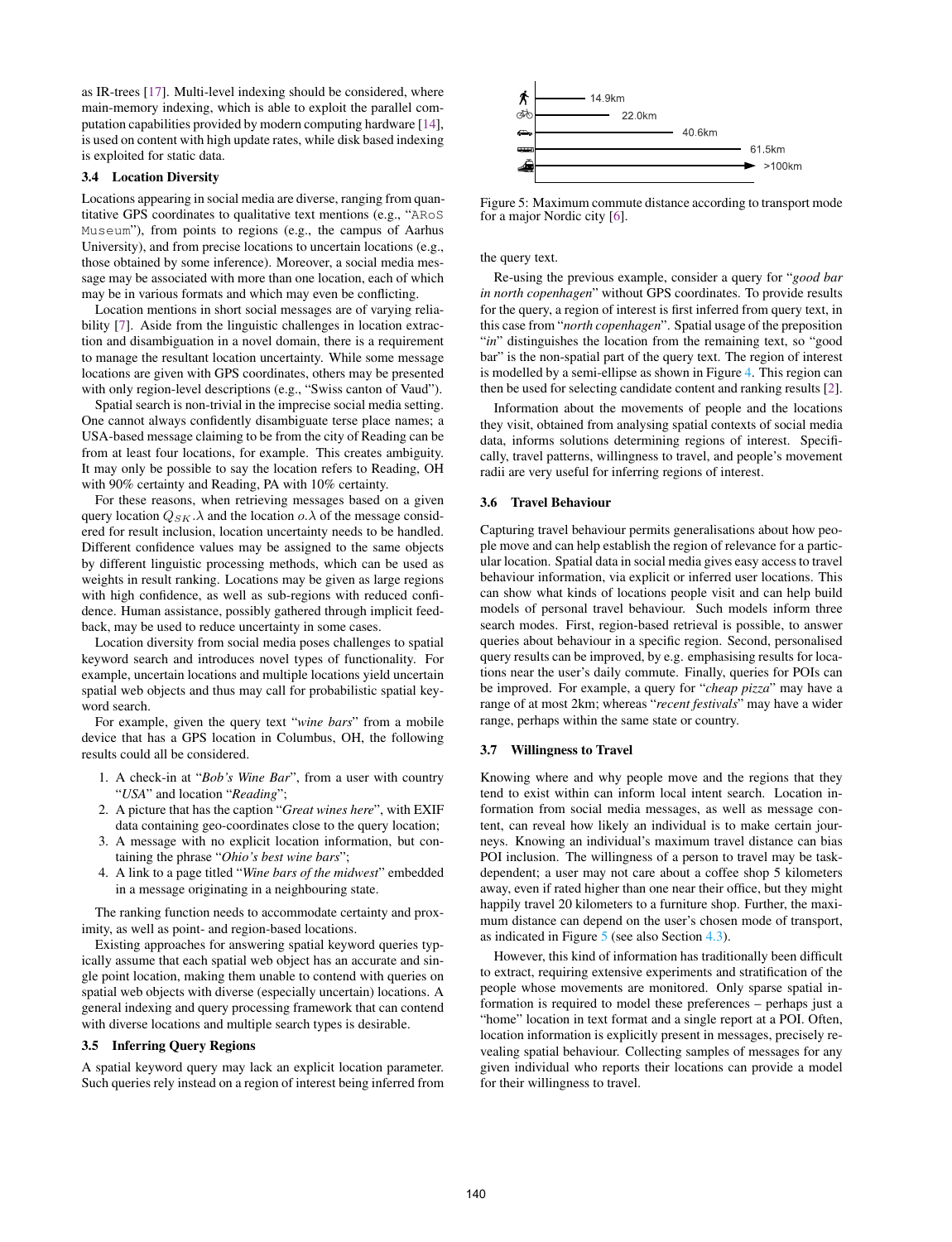

Figure 6: Terms used to describe the topic "*US president*" in 2007. Larger words represent greater term weight and higher expected frequency in documents on that topic.

## 4 Spatio-Temporal Challenges

In information retrieval, temporal querying generally aims to find either recent results or the provenances of entities [1]; in contrast, spatial search typically considers spatial proximity and local intent, but ignores the temporal aspect. Spatio-temporal search adds sophistication by giving biases according to both spatial and temporal proximity. We discuss how social media query benefits from spatiotemporal intent search, and we cover several spatial-temporal analytical applications, specifically topic-based retrieval, sentiment monitoring, spatio-temporal tracking, and locality-aware computational journalism.

Spatial behaviour changes over time. One may be interested in a business district, a residential region, or a restaurant district on different occasions and at different times of year. Apart from local intent queries, it is also helpful to take temporal context changes into account, e.g., *spatio-temporal intent search*. For example, time of day impacts search: daytime and nighttime activities center around different locations. We introduce three novel and demanding spatio-temporal query types and an example emerging application that draws upon all of them.

## 4.1 Topic-Based Retrieval

Retrieving results that match a topic enables querying without specific search terms, seeking instead documents that pertain to a certain subject. Conventionally, with topics modelled as clusters of words (e.g., a set of unique n-grams [10]) and with documents retrievable via inverted file indexing, finding documents relative to a topic can be done quickly, perhaps by employing an initial retrieval pass followed by ranking according to a similarity heuristic between the topic cluster and each candidate document. This becomes difficult in a spatio-temporal context; as well as the indexing challenges mentioned above, given that one can return temporallyand spatially-relevant documents, similarity measures are likely to under-perform given short texts as in tweets. Further, the clusters used to describe a topic will differ between regions reflecting e.g. dialect and attitudes, as well as over time. For example, see the tag clouds in Figures 6 and 7, showing how terms used in Wikipedia articles to describe the US president change from  $2007$  to  $2011<sup>4</sup>$ . Improving topic-based search to account for spatial and temporal variations in topic models is a challenging task.

## 4.2 Sentiment Monitoring

Sentiment analysis attempts to extract mood and object-related sentiment from subjective texts. It is a growing field [11], attracting great funding from commercial entities interested in tracking political, product, and brand attitudes. Monitoring regional attitudes over time and in reaction to events offers a formal base that may enable data-driven change. Sentiment analysis has strong spatial re-



Figure 7: Terms used to describe the topic "*US president*" in 2011.

quirements (e.g., linking messages such as "The Kwik-e-Mart manager is sleeping on the job again.." to a specific Kwik-e-Mart location, or finding regions with mixed feelings about issues or people) as well as temporal requirements as mentioned in Section 2 (enabling, for example, the tracking of historical attitudes preceding large events such as riots and elections). Accumulating time series about mood changes in given regions can inform the prediction of future social and political events nearby.

## 4.3 Transport Modes

The modes of transport chosen by a city's inhabitants is a valuable metric for evidence-based city planning, for monitoring and controlling pollution levels, and for determining willingness to travel to a given point of interest. Previous studies have shown maximum commute distances based on mode of transport [6] (see Figure 5), but this data is time-consuming to extract, as it requires personal interviews and tracking, and the results often only apply to a single city or region. Huge spatio-temporal samples can be collected quickly and cheaply from social media data, leading to simple trajectory extraction. However, the frequency of spatio-temporal samples is typically lower than in GPS-based tracking systems, making the extracted trajectories less accurate. Analysing trajectories and text content can suggest a mode of transport with some confidence, which is useful for returning personalised results and for informing spatial search. Mode of transport information enables evidence-based infrastructure planning, such as the successful introduction of "bicycle highways" in Copenhagen after the discovery that some residential estates were just beyond the distance that citizens felt comfortable cycling along city roads.<sup>5</sup> Effective management of spatio-temporal social media data makes collection of such information cheap and fast.

#### 4.4 Local Computational Journalism

The ability of social media to near-instantly report news is wellknown (e.g., for providing notice of earthquakes [5]). Extracting significant real-world events from spatio-temporally-positioned live media text holds the potential to enable fully automatic detection and reporting of news – an advancement in computational journalism [4]. This method can be much faster than manually discovering, researching, and writing a story. Where traditionally, journalists had to go and find stories and content, e.g. by talking to people, keeping an eye on court records, or monitoring local emergency services, social media pushes breaking local stories directly to the journalist. While work exists on event detection in social media [10, 8, 12], the spatial aspect of stories is novel, especially in the context of effective data management and retrieval.

This spatially-aware event-reporting scenario places significant

<sup>4</sup>Generated with thanks to [http://tagcrowd.com.](http://tagcrowd.com)

<sup>5</sup> [http://news.xinhuanet.com/english/world/2012-](http://news.xinhuanet.com/english/world/2012-04/17/c_131533236.htm) [04/17/c\\_131533236.htm](http://news.xinhuanet.com/english/world/2012-04/17/c_131533236.htm)